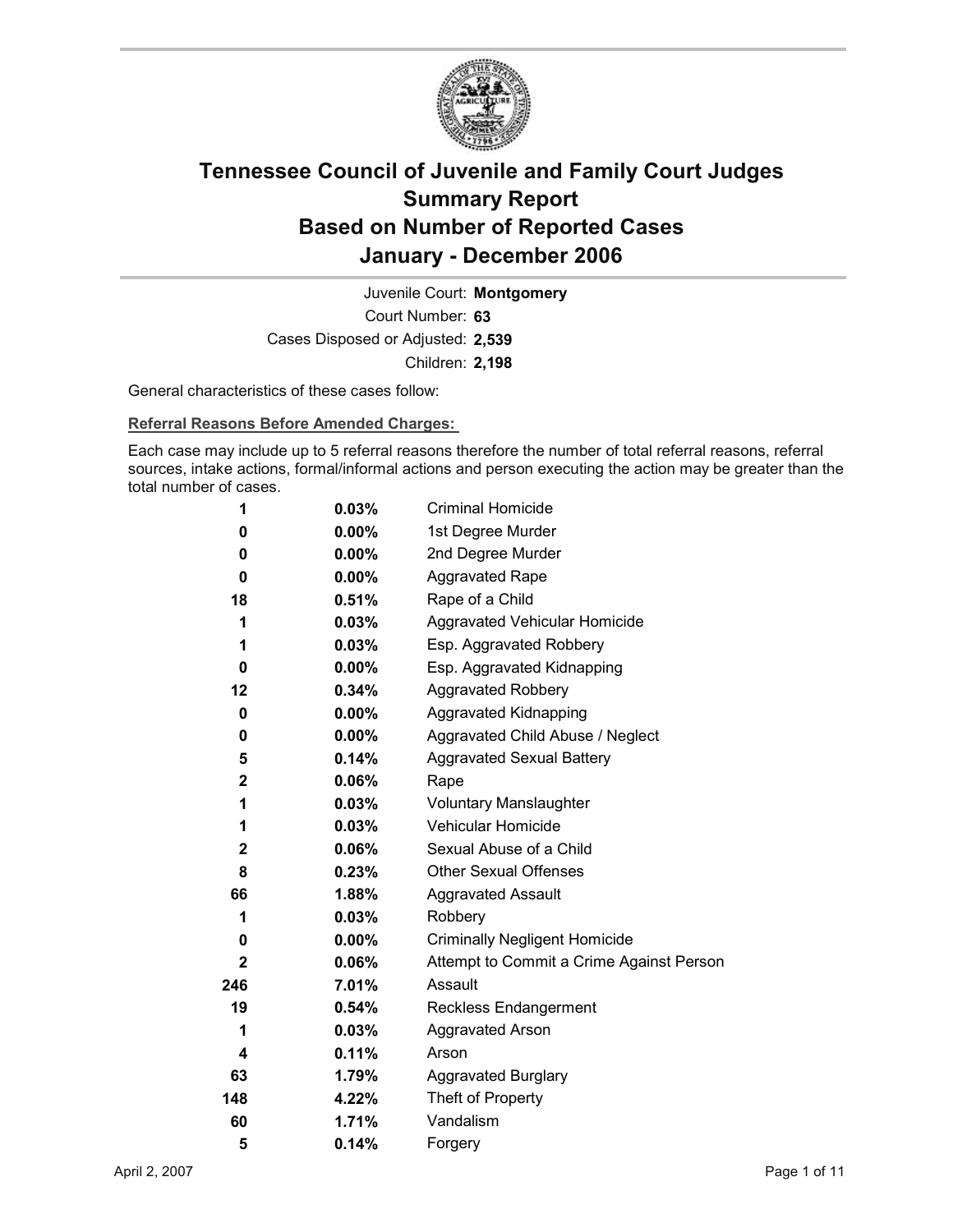

Court Number: **63** Juvenile Court: **Montgomery** Cases Disposed or Adjusted: **2,539** Children: **2,198**

#### **Referral Reasons Before Amended Charges:**

Each case may include up to 5 referral reasons therefore the number of total referral reasons, referral sources, intake actions, formal/informal actions and person executing the action may be greater than the total number of cases.

| 0              | 0.00%    | <b>Worthless Checks</b>                                     |
|----------------|----------|-------------------------------------------------------------|
| 24             | 0.68%    | Illegal Possession / Fraudulent Use of Credit / Debit Cards |
| 43             | 1.22%    | Burglary                                                    |
| 14             | 0.40%    | Unauthorized Use of a Vehicle                               |
| $\bf{0}$       | $0.00\%$ | <b>Cruelty to Animals</b>                                   |
| 19             | 0.54%    | Sale of Controlled Substances                               |
| 114            | 3.25%    | <b>Other Drug Offenses</b>                                  |
| 54             | 1.54%    | Possession of Controlled Substances                         |
| 12             | 0.34%    | <b>Criminal Attempt</b>                                     |
| 35             | 1.00%    | Carrying Weapons on School Property                         |
| 19             | 0.54%    | Unlawful Carrying / Possession of a Weapon                  |
| 27             | 0.77%    | <b>Evading Arrest</b>                                       |
| 3              | $0.09\%$ | <b>Escape</b>                                               |
| 4              | 0.11%    | Driving Under Influence (DUI)                               |
| 77             | 2.19%    | Possession / Consumption of Alcohol                         |
| 16             | 0.46%    | Resisting Stop, Frisk, Halt, Arrest or Search               |
| 3              | $0.09\%$ | <b>Aggravated Criminal Trespass</b>                         |
| 5              | 0.14%    | Harassment                                                  |
| 0              | $0.00\%$ | Failure to Appear                                           |
| 12             | 0.34%    | Filing a False Police Report                                |
| 11             | 0.31%    | Criminal Impersonation                                      |
| 177            | 5.04%    | <b>Disorderly Conduct</b>                                   |
| 30             | 0.85%    | <b>Criminal Trespass</b>                                    |
| $\overline{7}$ | 0.20%    | <b>Public Intoxication</b>                                  |
| $\mathbf{2}$   | $0.06\%$ | Gambling                                                    |
| 1,127          | 32.10%   | <b>Traffic</b>                                              |
| 14             | 0.40%    | <b>Local Ordinances</b>                                     |
| 5              | 0.14%    | Violation of Wildlife Regulations                           |
| 3              | 0.09%    | Contempt of Court                                           |
| 101            | 2.88%    | <b>Violation of Probation</b>                               |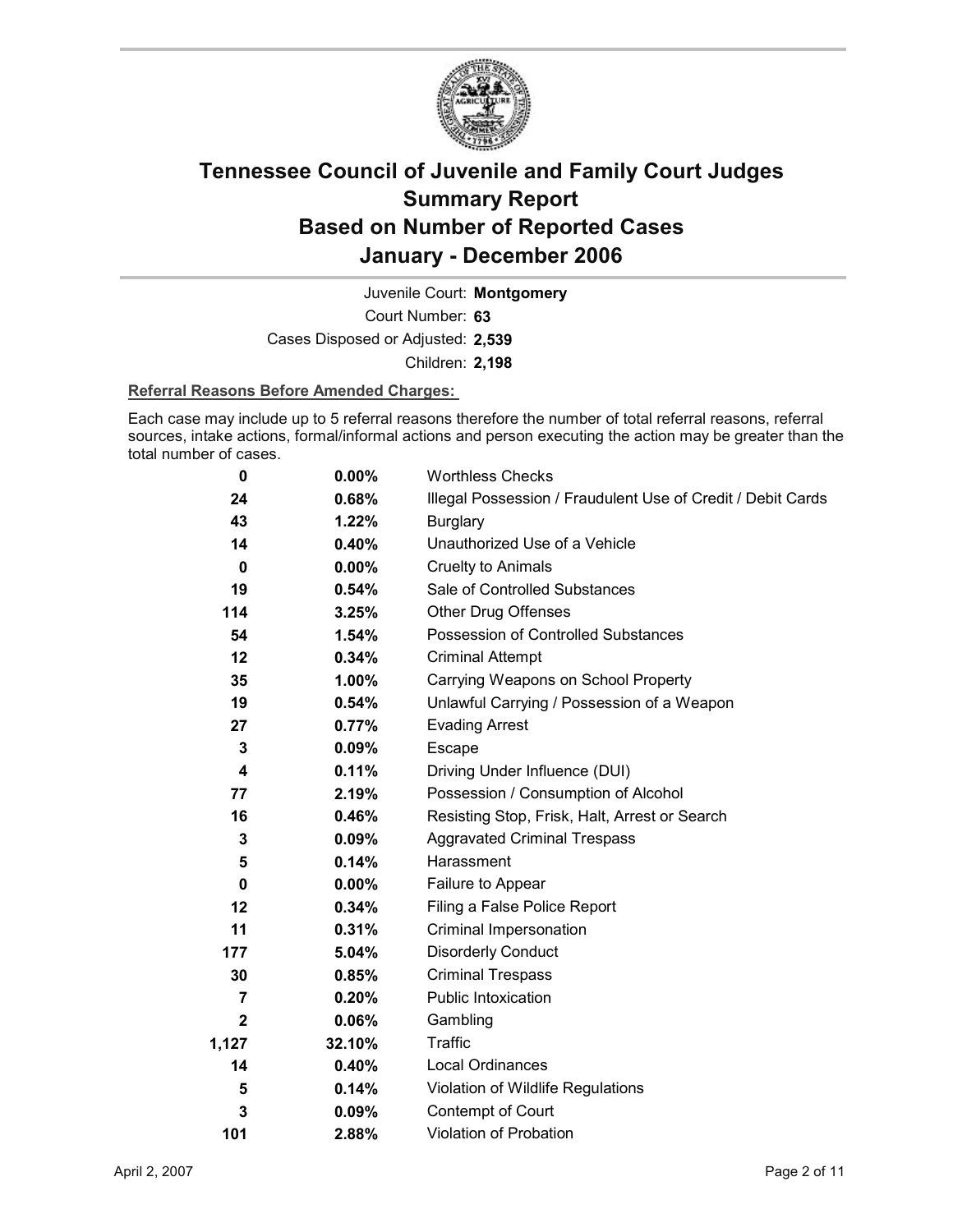

Court Number: **63** Juvenile Court: **Montgomery** Cases Disposed or Adjusted: **2,539** Children: **2,198**

#### **Referral Reasons Before Amended Charges:**

Each case may include up to 5 referral reasons therefore the number of total referral reasons, referral sources, intake actions, formal/informal actions and person executing the action may be greater than the total number of cases.

| 1     | 0.03%    | <b>Violation of Aftercare</b>          |
|-------|----------|----------------------------------------|
| 76    | 2.16%    | <b>Unruly Behavior</b>                 |
| 181   | 5.16%    | Truancy                                |
| 53    | 1.51%    | In-State Runaway                       |
| 0     | $0.00\%$ | Out-of-State Runaway                   |
| 82    | 2.34%    | Possession of Tobacco Products         |
| 0     | $0.00\%$ | Violation of a Valid Court Order       |
| 133   | 3.79%    | Violation of Curfew                    |
| 0     | 0.00%    | Sexually Abused Child                  |
| 0     | $0.00\%$ | <b>Physically Abused Child</b>         |
| 11    | 0.31%    | Dependency / Neglect                   |
| 0     | 0.00%    | <b>Termination of Parental Rights</b>  |
| 0     | 0.00%    | <b>Violation of Pretrial Diversion</b> |
| 0     | 0.00%    | Violation of Informal Adjustment       |
| 0     | 0.00%    | <b>Judicial Review</b>                 |
| 0     | 0.00%    | <b>Administrative Review</b>           |
| 1     | 0.03%    | <b>Foster Care Review</b>              |
| 345   | 9.83%    | Custody                                |
| 0     | $0.00\%$ | Visitation                             |
| 0     | 0.00%    | Paternity / Legitimation               |
| 0     | $0.00\%$ | Child Support                          |
| 0     | $0.00\%$ | <b>Request for Medical Treatment</b>   |
| 0     | $0.00\%$ | <b>Consent to Marry</b>                |
| 3     | 0.09%    | Other                                  |
| 3,511 | 100.00%  | <b>Total Referrals</b>                 |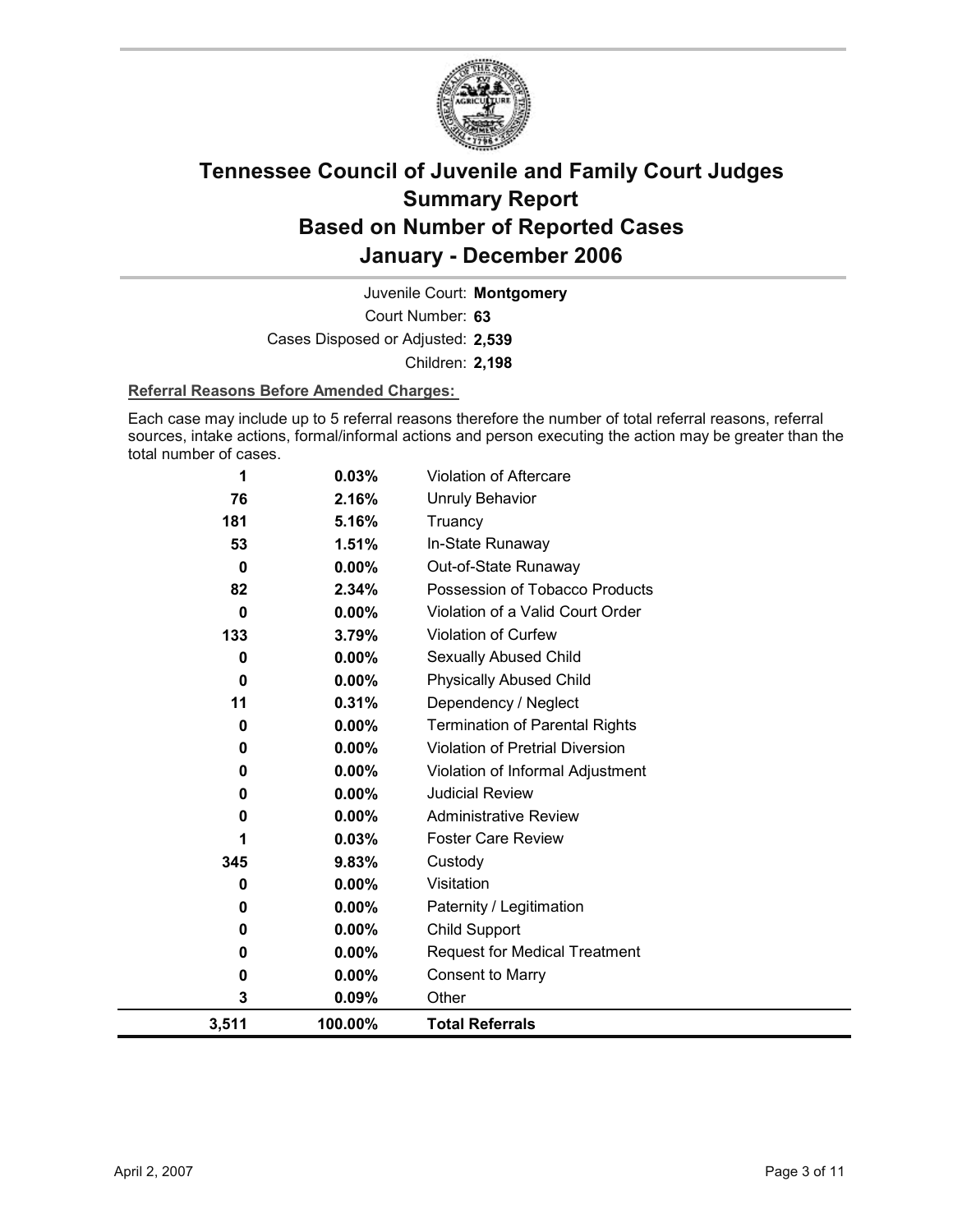

| Juvenile Court: Montgomery        |                 |                                   |  |  |
|-----------------------------------|-----------------|-----------------------------------|--|--|
| Court Number: 63                  |                 |                                   |  |  |
| Cases Disposed or Adjusted: 2,539 |                 |                                   |  |  |
|                                   | Children: 2,198 |                                   |  |  |
| <b>Referral Sources: 1</b>        |                 |                                   |  |  |
| 2,595                             | 73.91%          | Law Enforcement                   |  |  |
| 305                               | 8.69%           | Parents                           |  |  |
| 158                               | 4.50%           | <b>Relatives</b>                  |  |  |
| 1                                 | 0.03%           | Self                              |  |  |
| 173                               | 4.93%           | School                            |  |  |
| $\mathbf 0$                       | 0.00%           | <b>CSA</b>                        |  |  |
| 65                                | 1.85%           | <b>DCS</b>                        |  |  |
| $\mathbf 0$                       | 0.00%           | <b>Other State Department</b>     |  |  |
| 0                                 | 0.00%           | <b>District Attorney's Office</b> |  |  |
| 62                                | 1.77%           | <b>Court Staff</b>                |  |  |
| $\pmb{0}$                         | 0.00%           | Social Agency                     |  |  |
| 9                                 | 0.26%           | <b>Other Court</b>                |  |  |
| 114                               | 3.25%           | Victim                            |  |  |
| $\mathbf 0$                       | 0.00%           | Child & Parent                    |  |  |
| 1                                 | 0.03%           | Hospital                          |  |  |
| $\mathbf 0$                       | 0.00%           | Unknown                           |  |  |
| 28                                | 0.80%           | Other                             |  |  |
| 3,511                             | 100.00%         | <b>Total Referral Sources</b>     |  |  |
| Age of Child at Referral: 2       |                 |                                   |  |  |
| 195                               | 8.87%           | Ages 10 and Under                 |  |  |
| 119                               | 5.41%           | Ages 11 through 12                |  |  |
| 383                               | 17.42%          | Ages 13 through 14                |  |  |
| 837                               | 38.08%          | Ages 15 through 16                |  |  |
| 661                               | 30.07%          | Ages 17 through 18                |  |  |
| 3                                 | 0.14%           | Ages 19 and Over                  |  |  |

 $1$  If different than number of Referral Reasons (3511), verify accuracy of your court's data.

<sup>2</sup> One child could be counted in multiple categories, verify accuracy of your court's data

**0 0.00%** Unknown / Not Reported

**2,198 100.00% Total Child Count**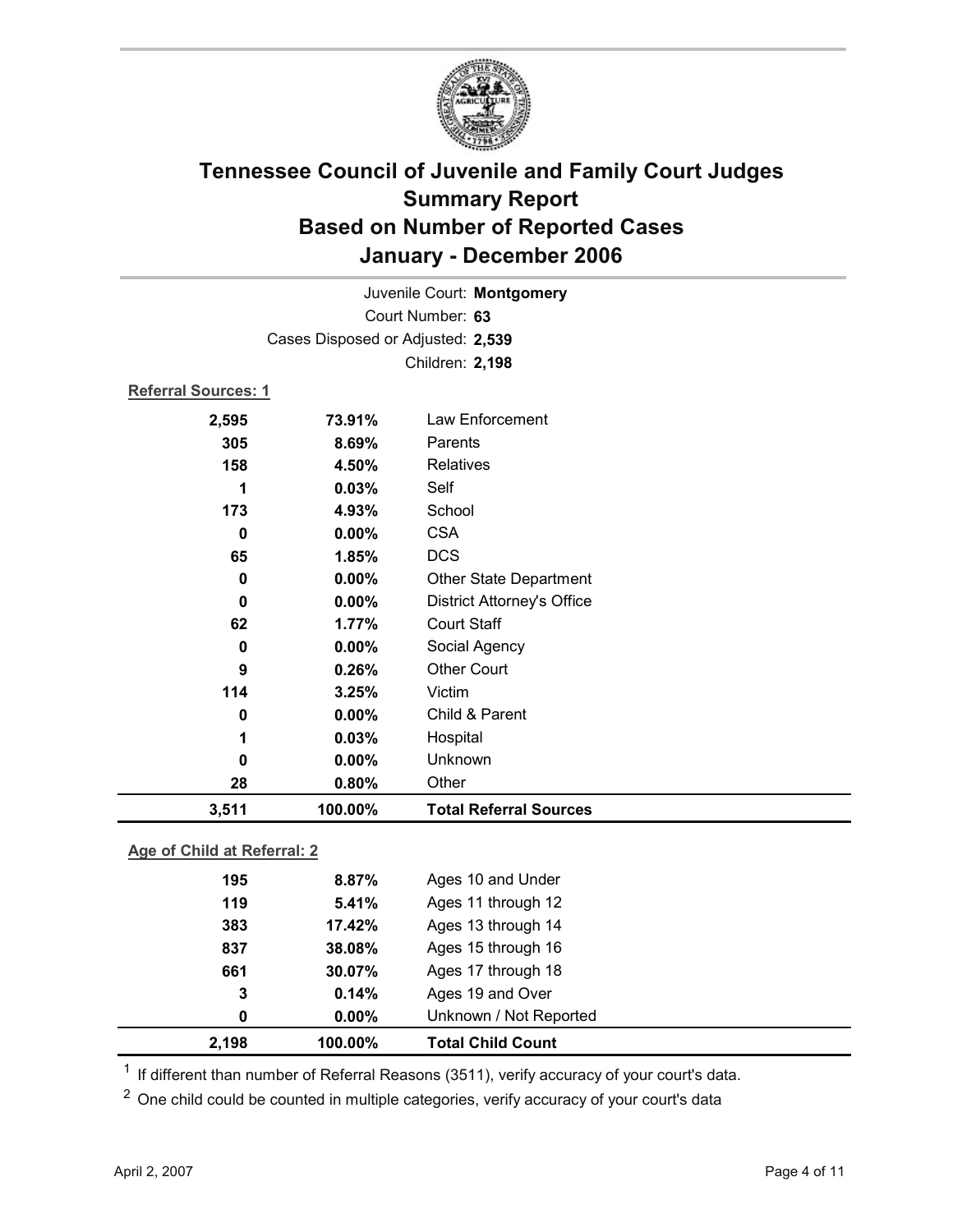

| Juvenile Court: Montgomery              |                                   |                          |  |  |
|-----------------------------------------|-----------------------------------|--------------------------|--|--|
| Court Number: 63                        |                                   |                          |  |  |
|                                         | Cases Disposed or Adjusted: 2,539 |                          |  |  |
|                                         |                                   | Children: 2,198          |  |  |
| Sex of Child: 1                         |                                   |                          |  |  |
| 1,356                                   | 61.69%                            | Male                     |  |  |
| 840                                     | 38.22%                            | Female                   |  |  |
| $\mathbf 2$                             | 0.09%                             | Unknown                  |  |  |
| 2,198                                   | 100.00%                           | <b>Total Child Count</b> |  |  |
| Race of Child: 1                        |                                   |                          |  |  |
| 1,287                                   | 58.55%                            | White                    |  |  |
| 664                                     | 30.21%                            | African American         |  |  |
| 5                                       | 0.23%                             | Native American          |  |  |
| 34                                      | 1.55%                             | Asian                    |  |  |
| 166                                     | 7.55%                             | Mixed                    |  |  |
| 42                                      | 1.91%                             | Unknown                  |  |  |
| 2,198                                   | 100.00%                           | <b>Total Child Count</b> |  |  |
| <b>Hispanic Origin: 1</b>               |                                   |                          |  |  |
| 102                                     | 4.64%                             | Yes                      |  |  |
| 2,052                                   | 93.36%                            | No                       |  |  |
| 44                                      | 2.00%                             | Unknown                  |  |  |
| 2,198                                   | 100.00%                           | <b>Total Child Count</b> |  |  |
| <b>School Enrollment of Children: 1</b> |                                   |                          |  |  |
| 1,954                                   | 88.90%                            | Yes                      |  |  |
| 144                                     | 6.55%                             | No                       |  |  |
| 100                                     | 4.55%                             | Unknown                  |  |  |
| 2,198                                   | 100.00%                           | <b>Total Child Count</b> |  |  |

 $1$  One child could be counted in multiple categories, verify accuracy of your court's data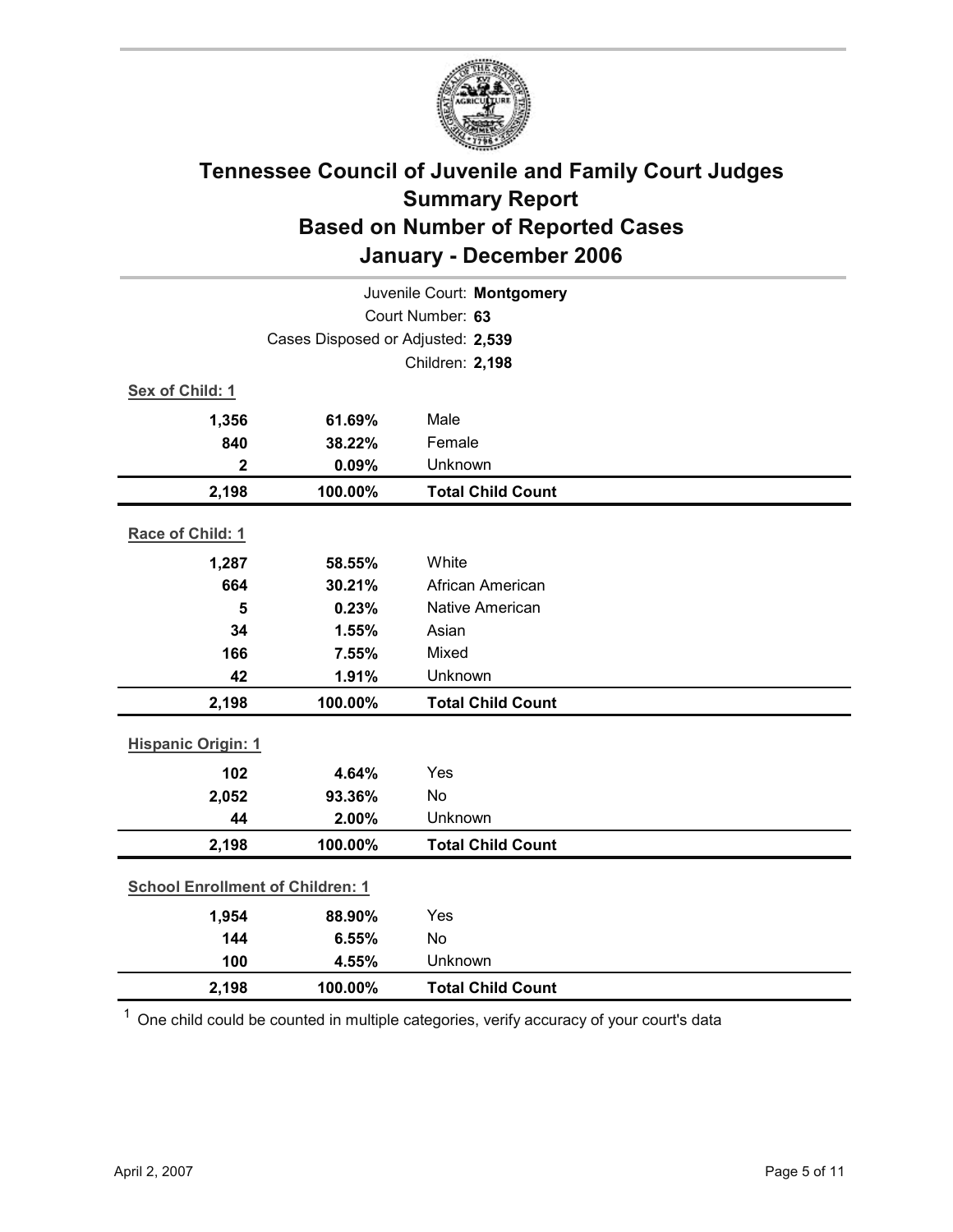

Court Number: **63** Juvenile Court: **Montgomery** Cases Disposed or Adjusted: **2,539** Children: **2,198**

**Living Arrangement of Child at Time of Referral: 1**

| 2,198        | 100.00%  | <b>Total Child Count</b>     |
|--------------|----------|------------------------------|
| 40           | 1.82%    | Other                        |
| 16           | 0.73%    | Unknown                      |
| $\mathbf{2}$ | $0.09\%$ | Independent                  |
| 0            | $0.00\%$ | In an Institution            |
| 4            | 0.18%    | In a Residential Center      |
| 5            | 0.23%    | In a Group Home              |
| 27           | 1.23%    | With Foster Family           |
| 12           | 0.55%    | <b>With Adoptive Parents</b> |
| 210          | 9.55%    | <b>With Relatives</b>        |
| 167          | 7.60%    | <b>With Father</b>           |
| 739          | 33.62%   | With Mother                  |
| 254          | 11.56%   | With Mother and Stepfather   |
| 78           | 3.55%    | With Father and Stepmother   |
| 644          | 29.30%   | With Both Biological Parents |
|              |          |                              |

### **Type of Detention: 2**

| 2,539 | 100.00%  | <b>Total Detention Count</b> |
|-------|----------|------------------------------|
| 1     | 0.04%    | Other                        |
| 2,217 | 87.32%   | Does Not Apply               |
| 1     | 0.04%    | <b>Unknown</b>               |
| 0     | $0.00\%$ | Psychiatric Hospital         |
| 0     | $0.00\%$ | Jail - No Separation         |
| 0     | $0.00\%$ | Jail - Partial Separation    |
| 0     | $0.00\%$ | Jail - Complete Separation   |
| 320   | 12.60%   | Juvenile Detention Facility  |
| 0     | $0.00\%$ | Non-Secure Placement         |
|       |          |                              |

 $<sup>1</sup>$  One child could be counted in multiple categories, verify accuracy of your court's data</sup>

 $2$  If different than number of Cases (2539) verify accuracy of your court's data.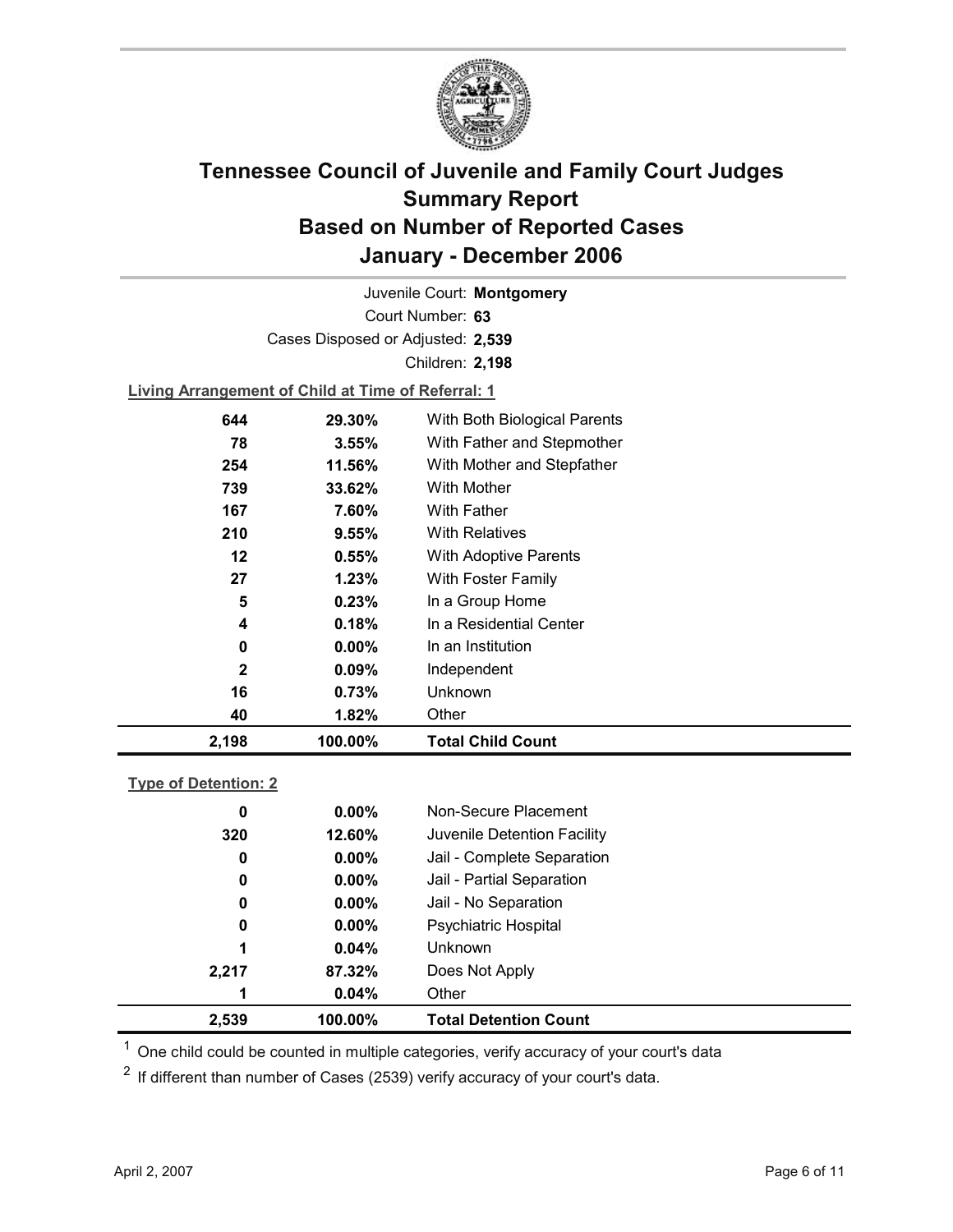

| Juvenile Court: Montgomery |                                                    |                                      |  |  |
|----------------------------|----------------------------------------------------|--------------------------------------|--|--|
|                            | Court Number: 63                                   |                                      |  |  |
|                            | Cases Disposed or Adjusted: 2,539                  |                                      |  |  |
|                            |                                                    | Children: 2,198                      |  |  |
|                            | <b>Placement After Secure Detention Hearing: 1</b> |                                      |  |  |
| 183                        | 7.21%                                              | Returned to Prior Living Arrangement |  |  |
| 96                         | 3.78%                                              | Juvenile Detention Facility          |  |  |
| 4                          | 0.16%                                              | Jail                                 |  |  |
| 0                          | 0.00%                                              | Shelter / Group Home                 |  |  |
| 4                          | 0.16%                                              | <b>Foster Family Home</b>            |  |  |
| 30                         | 1.18%                                              | Psychiatric Hospital                 |  |  |
| 0                          | 0.00%                                              | Unknown / Not Reported               |  |  |
| 2,217                      | 87.32%                                             | Does Not Apply                       |  |  |
| 5                          | 0.20%                                              | Other                                |  |  |
|                            |                                                    |                                      |  |  |
| 2,539                      | 100.00%                                            | <b>Total Placement Count</b>         |  |  |
|                            |                                                    |                                      |  |  |
| <b>Intake Actions: 2</b>   |                                                    |                                      |  |  |
| 1,505                      | 42.87%                                             | <b>Petition Filed</b>                |  |  |
| 12                         | 0.34%                                              | <b>Motion Filed</b>                  |  |  |
| 1,994                      | 56.79%                                             | <b>Citation Processed</b>            |  |  |
| 0                          | $0.00\%$                                           | Notification of Paternity Processed  |  |  |
| 0                          | 0.00%                                              | Scheduling of Judicial Review        |  |  |
| 0                          | 0.00%                                              | Scheduling of Administrative Review  |  |  |
| 0                          | $0.00\%$                                           | Scheduling of Foster Care Review     |  |  |
| 0                          | $0.00\%$                                           | Unknown                              |  |  |
| $\mathbf 0$                | 0.00%                                              | Does Not Apply                       |  |  |
| 0<br>3,511                 | 0.00%<br>100.00%                                   | Other<br><b>Total Intake Count</b>   |  |  |

 $1$  If different than number of Cases (2539) verify accuracy of your court's data.

 $2$  If different than number of Referral Reasons (3511), verify accuracy of your court's data.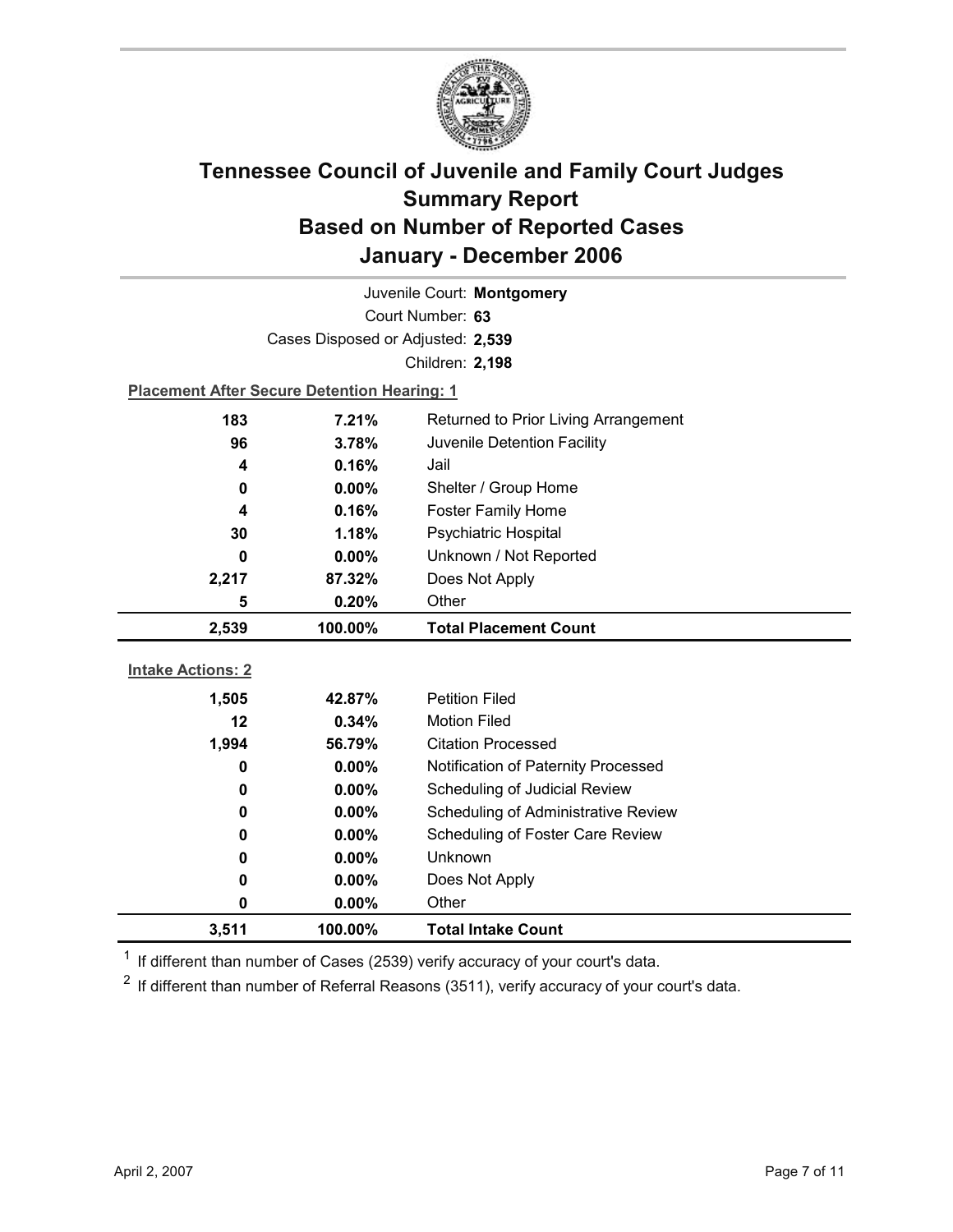

Court Number: **63** Juvenile Court: **Montgomery** Cases Disposed or Adjusted: **2,539** Children: **2,198**

### **Last Grade Completed by Child: 1**

| 89                                      | 4.05%   | Too Young for School     |  |
|-----------------------------------------|---------|--------------------------|--|
| 17                                      | 0.77%   | Preschool                |  |
| 16                                      | 0.73%   | Kindergarten             |  |
| 12                                      | 0.55%   | 1st Grade                |  |
| 11                                      | 0.50%   | 2nd Grade                |  |
| 9                                       | 0.41%   | 3rd Grade                |  |
| 25                                      | 1.14%   | 4th Grade                |  |
| 61                                      | 2.78%   | 5th Grade                |  |
| 113                                     | 5.14%   | 6th Grade                |  |
| 161                                     | 7.32%   | 7th Grade                |  |
| 305                                     | 13.88%  | 8th Grade                |  |
| 305                                     | 13.88%  | 9th Grade                |  |
| 377                                     | 17.15%  | 10th Grade               |  |
| 246                                     | 11.19%  | 11th Grade               |  |
| 43                                      | 1.96%   | 12th Grade               |  |
| 3                                       | 0.14%   | Non-Graded Special Ed    |  |
| 22                                      | 1.00%   | <b>GED</b>               |  |
| $\mathbf 0$                             | 0.00%   | Graduated                |  |
| 0                                       | 0.00%   | Never Attended School    |  |
| 382                                     | 17.38%  | Unknown                  |  |
| 1                                       | 0.05%   | Other                    |  |
| 2,198                                   | 100.00% | <b>Total Child Count</b> |  |
| <b>Enrolled in Special Education: 1</b> |         |                          |  |
| 28                                      | 1.27%   | Yes                      |  |
|                                         | 83.76%  | No                       |  |
| 1,841                                   |         |                          |  |
| 329                                     | 14.97%  | Unknown                  |  |

 $1$  One child could be counted in multiple categories, verify accuracy of your court's data

**2,198 100.00% Total Child Count**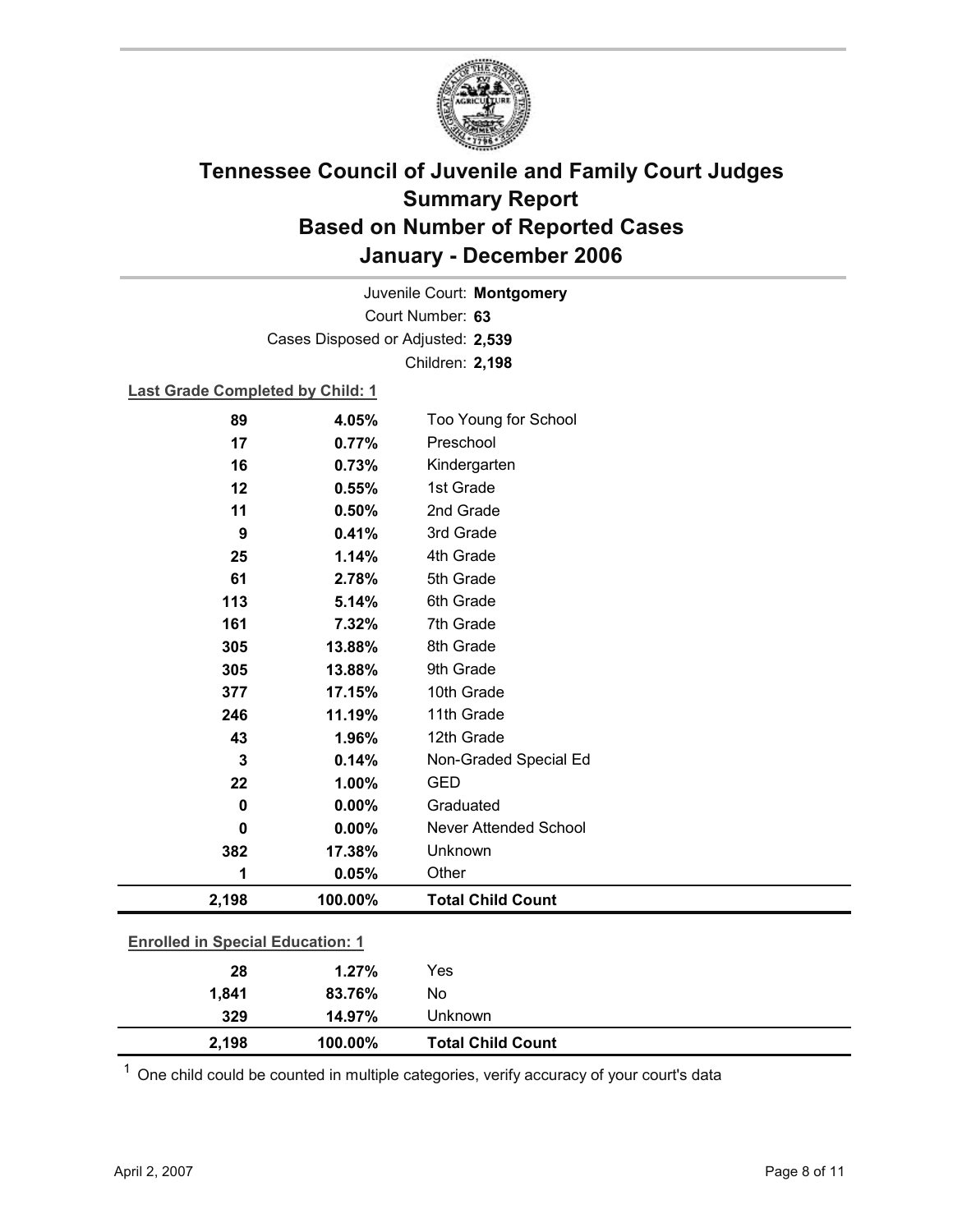

|                              |                                   | Juvenile Court: Montgomery |  |
|------------------------------|-----------------------------------|----------------------------|--|
|                              |                                   | Court Number: 63           |  |
|                              | Cases Disposed or Adjusted: 2,539 |                            |  |
|                              |                                   | Children: 2,198            |  |
| <b>Action Executed By: 1</b> |                                   |                            |  |
| 2,976                        | 84.76%                            | Judge                      |  |
| 0                            | $0.00\%$                          | Referee                    |  |
| 535                          | 15.24%                            | <b>YSO</b>                 |  |
| 0                            | $0.00\%$                          | Other                      |  |
| 0                            | $0.00\%$                          | Unknown / Not Reported     |  |
| 3,511                        | 100.00%                           | <b>Total Action Count</b>  |  |

### **Formal / Informal Actions: 1**

| 788      | 22.44%   | Dismissed                                      |
|----------|----------|------------------------------------------------|
| 23       | 0.66%    | Retired / Nolle Prosequi                       |
| 429      | 12.22%   | <b>Complaint Substantiated Delinquent</b>      |
| 72       | 2.05%    | <b>Complaint Substantiated Status Offender</b> |
| 33       | 0.94%    | Complaint Substantiated Dependent / Neglected  |
| 0        | $0.00\%$ | <b>Complaint Substantiated Abused</b>          |
| 0        | $0.00\%$ | <b>Complaint Substantiated Mentally III</b>    |
| 678      | 19.31%   | Informal Adjustment                            |
| 256      | 7.29%    | <b>Pretrial Diversion</b>                      |
| 11       | 0.31%    | <b>Transfer to Adult Court Hearing</b>         |
| $\bf{0}$ | $0.00\%$ | Charges Cleared by Transfer to Adult Court     |
| 346      | 9.85%    | Special Proceeding                             |
| 89       | 2.53%    | <b>Review Concluded</b>                        |
| 334      | 9.51%    | Case Held Open                                 |
| 452      | 12.87%   | Other                                          |
| 0        | $0.00\%$ | Unknown / Not Reported                         |
| 3,511    | 100.00%  | <b>Total Action Count</b>                      |

 $1$  If different than number of Referral Reasons (3511), verify accuracy of your court's data.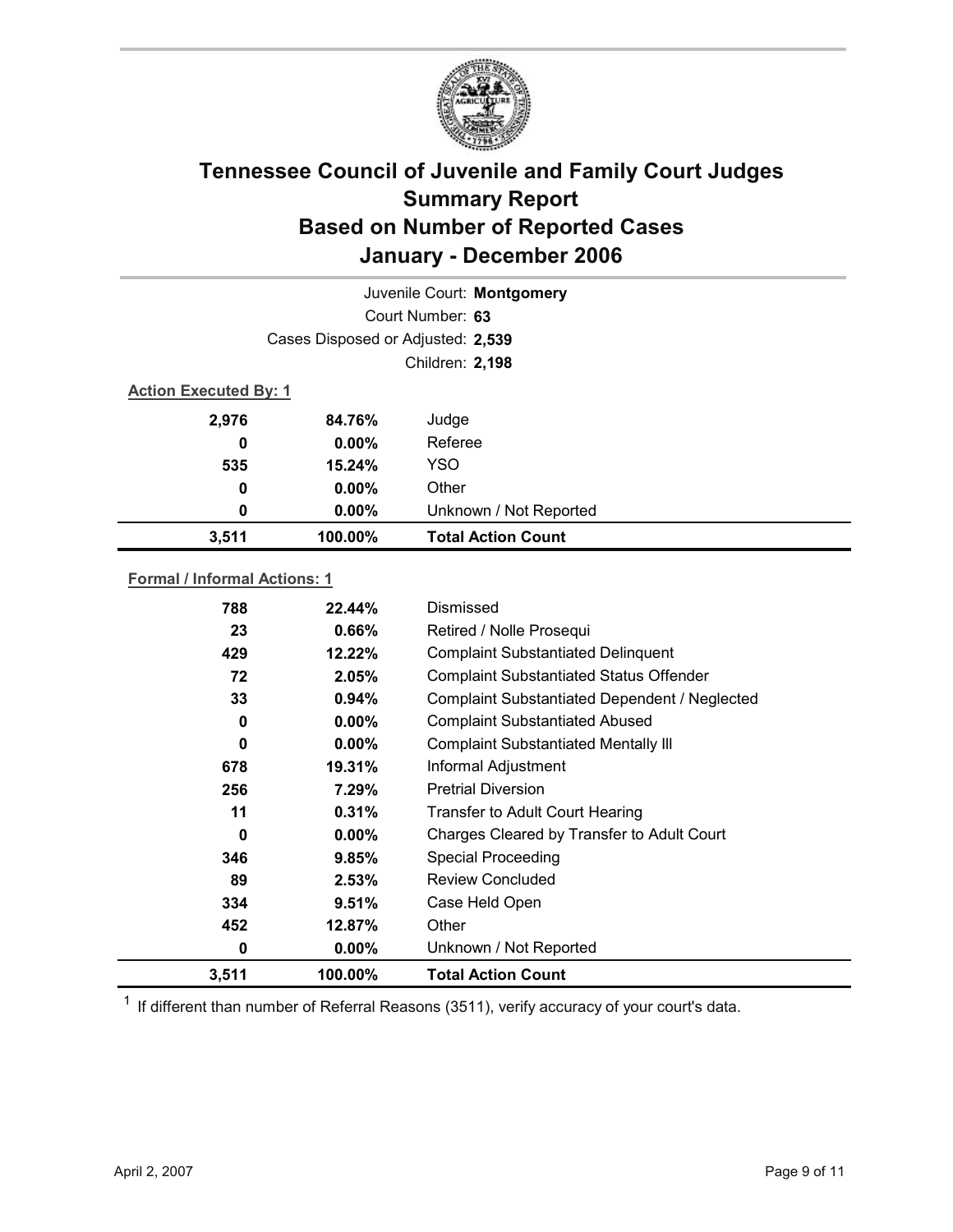

|                       |                                   | Juvenile Court: Montgomery                            |  |
|-----------------------|-----------------------------------|-------------------------------------------------------|--|
|                       | Court Number: 63                  |                                                       |  |
|                       | Cases Disposed or Adjusted: 2,539 |                                                       |  |
|                       |                                   | Children: 2,198                                       |  |
| <b>Case Outcomes:</b> |                                   | There can be multiple outcomes for one child or case. |  |
| 476                   | 9.03%                             | Case Dismissed                                        |  |
| 13                    | 0.25%                             | Case Retired or Nolle Prosequi                        |  |
| 589                   | 11.17%                            | Warned / Counseled                                    |  |
| 203                   | 3.85%                             | Held Open For Review                                  |  |
| 212                   | 4.02%                             | Supervision / Probation to Juvenile Court             |  |
| 144                   | 2.73%                             | <b>Probation to Parents</b>                           |  |
| 59                    | 1.12%                             | Referral to Another Entity for Supervision / Service  |  |
| 38                    | 0.72%                             | Referred for Mental Health Counseling                 |  |
| 48                    | 0.91%                             | Referred for Alcohol and Drug Counseling              |  |
| 16                    | 0.30%                             | <b>Referred to Alternative School</b>                 |  |
| 0                     | $0.00\%$                          | Referred to Private Child Agency                      |  |
| 517                   | 9.80%                             | Referred to Defensive Driving School                  |  |
| 6                     | 0.11%                             | Referred to Alcohol Safety School                     |  |
| 307                   | 5.82%                             | Referred to Juvenile Court Education-Based Program    |  |
| 184                   | 3.49%                             | Driver's License Held Informally                      |  |
| 1                     | 0.02%                             | <b>Voluntary Placement with DMHMR</b>                 |  |
| 0                     | 0.00%                             | <b>Private Mental Health Placement</b>                |  |
| 0                     | 0.00%                             | <b>Private MR Placement</b>                           |  |
| 0                     | $0.00\%$                          | Placement with City/County Agency/Facility            |  |
| 16                    | 0.30%                             | Placement with Relative / Other Individual            |  |
| 187                   | 3.55%                             | Fine                                                  |  |
| 32                    | 0.61%                             | <b>Public Service</b>                                 |  |
| 89                    | 1.69%                             | Restitution                                           |  |
| 1                     | 0.02%                             | <b>Runaway Returned</b>                               |  |
| 49                    | 0.93%                             | No Contact Order                                      |  |
| 9                     | 0.17%                             | Injunction Other than No Contact Order                |  |
| 140                   | 2.66%                             | <b>House Arrest</b>                                   |  |
| 9                     | 0.17%                             | <b>Court Defined Curfew</b>                           |  |
| 0                     | 0.00%                             | Dismissed from Informal Adjustment                    |  |
| 0                     | $0.00\%$                          | <b>Dismissed from Pretrial Diversion</b>              |  |
| 7                     | 0.13%                             | Released from Probation                               |  |
| 5                     | 0.09%                             | <b>Transferred to Adult Court</b>                     |  |
| 0                     | 0.00%                             | <b>DMHMR Involuntary Commitment</b>                   |  |